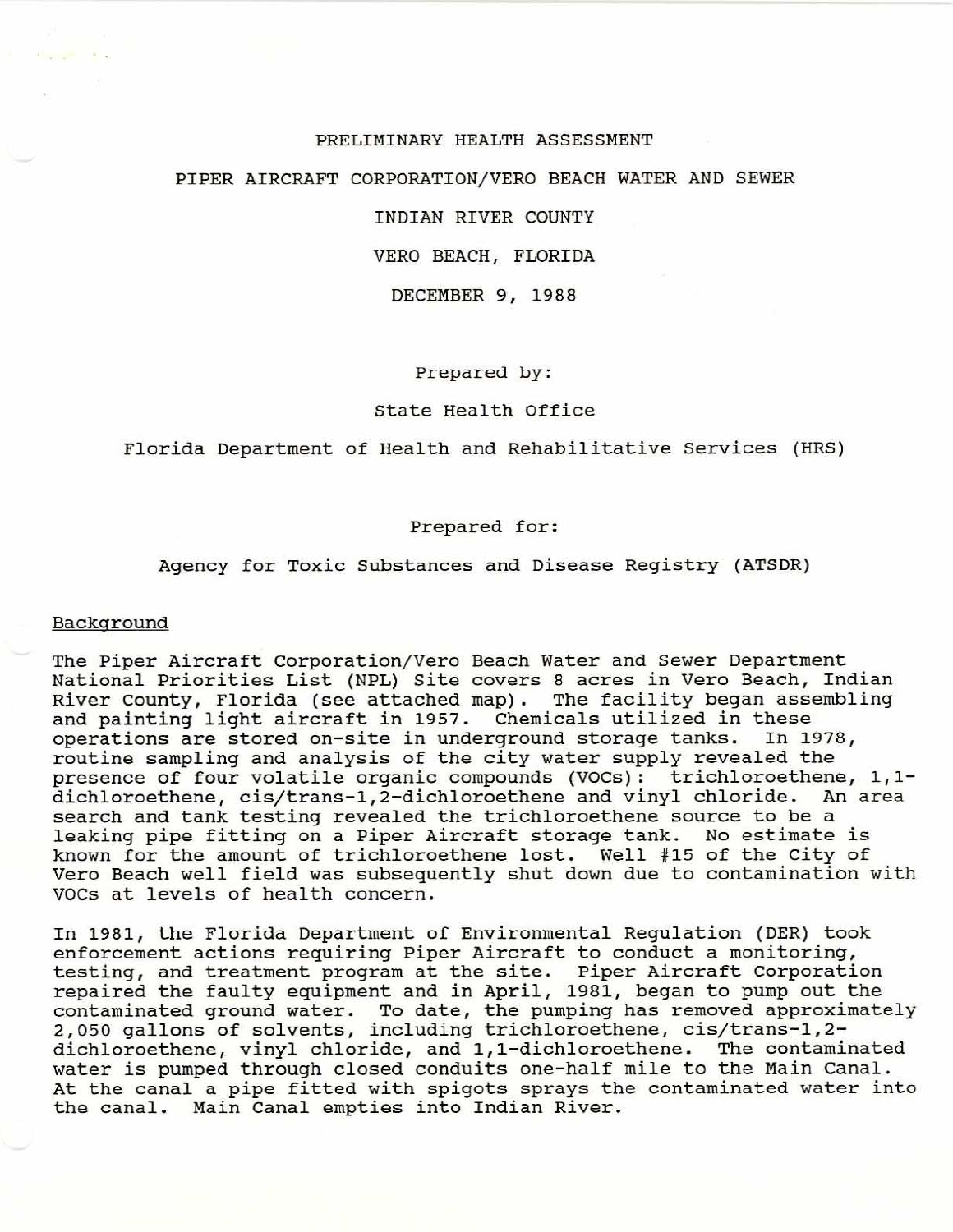The following documents were reviewed by the Florida HRS.

- 1. National Priorities List site, Summary Sheet July 16, 1985 .
- 2. Quarterly Water Analysis Report #136, 135; Sediment Report #27; Oyster Analysis Report #27; Harbor Branch Foundation, Inc. - 1987.
- <sup>3</sup> . RCRA (interim status/ final) Standards Compliance Inspection Undated.
- 4. Impact of trichloroethene contaminated well water discharge on the main relief canal and Indian River lagoon at Vero Beach, Florida, Harbor Branch Foundation, Inc. - June 30, 1980.
- 5. Ground water contamination Remedial Action Evaluation, University of Florida, Department of Environmental Engineering Sciences College of Engineering - May 1987.
- 6. ATSDR site Summary, September 21, 1988.

#### Environmental Contamination and Physical Hazards

Small aircraft are currently manufactured at this site. No physical hazards are present except those which would normally be associated with this type of manufacturing. No holding ponds are present and no soil has been disturbed on this site.

The following tables summarize maximum contaminant concentration levels of ground water and surface water. Ground water data is derived from the onsite monitoring well and the contaminated city well off site which is developed into the Anastasia Formation. The Anastasia Formation comprises the surficial aquifer which is the major water supply aquifer for the area (maximum thickness approximately 150').

Water quality associated with the pump and treatment system is indicated by the surface water data. Not included were oyster and fish samples that showed very low levels of trichloroethene (from less than 1 to 10 ng/kg in both edible parts (oyster and fish) and livers (fish)).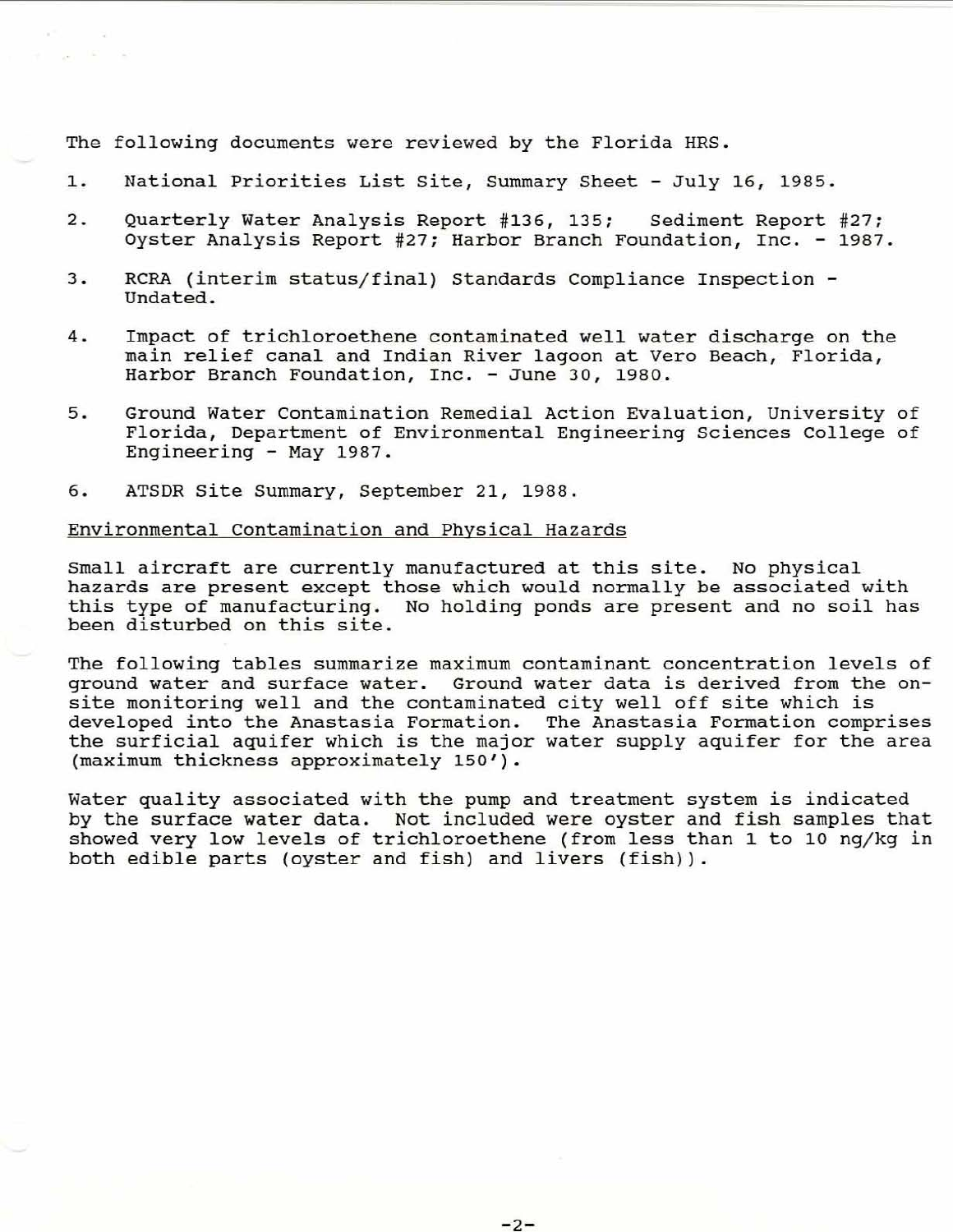# GROUND WATER

DE GIED

| CONTAMINANTS $(UG/L)^1$      | ON SITE<br>SHALLOW AQUIFER | UPP SITE<br>VERO BEACH<br>WELL #15 |
|------------------------------|----------------------------|------------------------------------|
| Trichloroethene              | 301                        | ТR                                 |
| 1,1-dichloroethene           | 21.4                       | 11.2                               |
| Cis/trans-1,2-dichloroethene | 2177                       | 206                                |
| Vinyl Chloride               | 462                        | 146                                |

#### SURFACE WATER

| CONTAMINANTS $( uq/L )$ <sup>1</sup> | ON SITE<br><b>BEFORE</b><br>MIXING <sup>2</sup> | OFF SITE<br>CANAL<br>DISCHARGE <sup>3</sup> |
|--------------------------------------|-------------------------------------------------|---------------------------------------------|
| 1,1-dichloroethene                   | 18.5                                            | TR                                          |
| 1,1-dichloroethane                   | 2.8                                             | TR                                          |
| Cis/trans-1,2-dichoroethene          | 366                                             | 25.2                                        |

1 ug/L: micrograms per liter<br>2 Contaminant levels in effly

2 Contaminant levels in effluent before it mixes with the canal.<br>3 Contaminant levels in the canal after the effluent mixes with

3 Contaminant levels in the canal after the effluent mixes with it.<br>TR Trace amount of contaminant, but below the level of concern for

Trace amount of contaminant, but below the level of concern for

health.

Cis/ trans-l,2-dichloroethene was also found midway between the discharge point and the salinity barrier in the canal and at the confluence between Main Canal and Indian River at levels of 11.9 ug/L and 2.04 ug/L respectively.

## Potential Environmental and Exposure Pathways

Based on the available data, contaminant movement via ground water and<br>surface water flow are the pathways of environmental exposure. Biota from surface water flow are the pathways of environmental exposure. surface water also contained low levels of trichloroethene.

Potential routes of human exposure include inhalation, dermal absorption, and ingestion via contaminated ground water; dermal absorption or accidental ingestion of contaminants from surface water; and ingestion of low levels of contaminants from biota in local contaminated surface water.

There are nearly 10,000 residents who obtain drinking water from municipal wells located within a mile of the subject site. However, potential health concerns due to the former location of the municipal well have been mitigated by relocating city wells and monitoring water quality at the new locations. Information assessing the presence of private potable wells (or irrigation wells) in the area that may potentially provide additional pathways of human exposure, was not available.